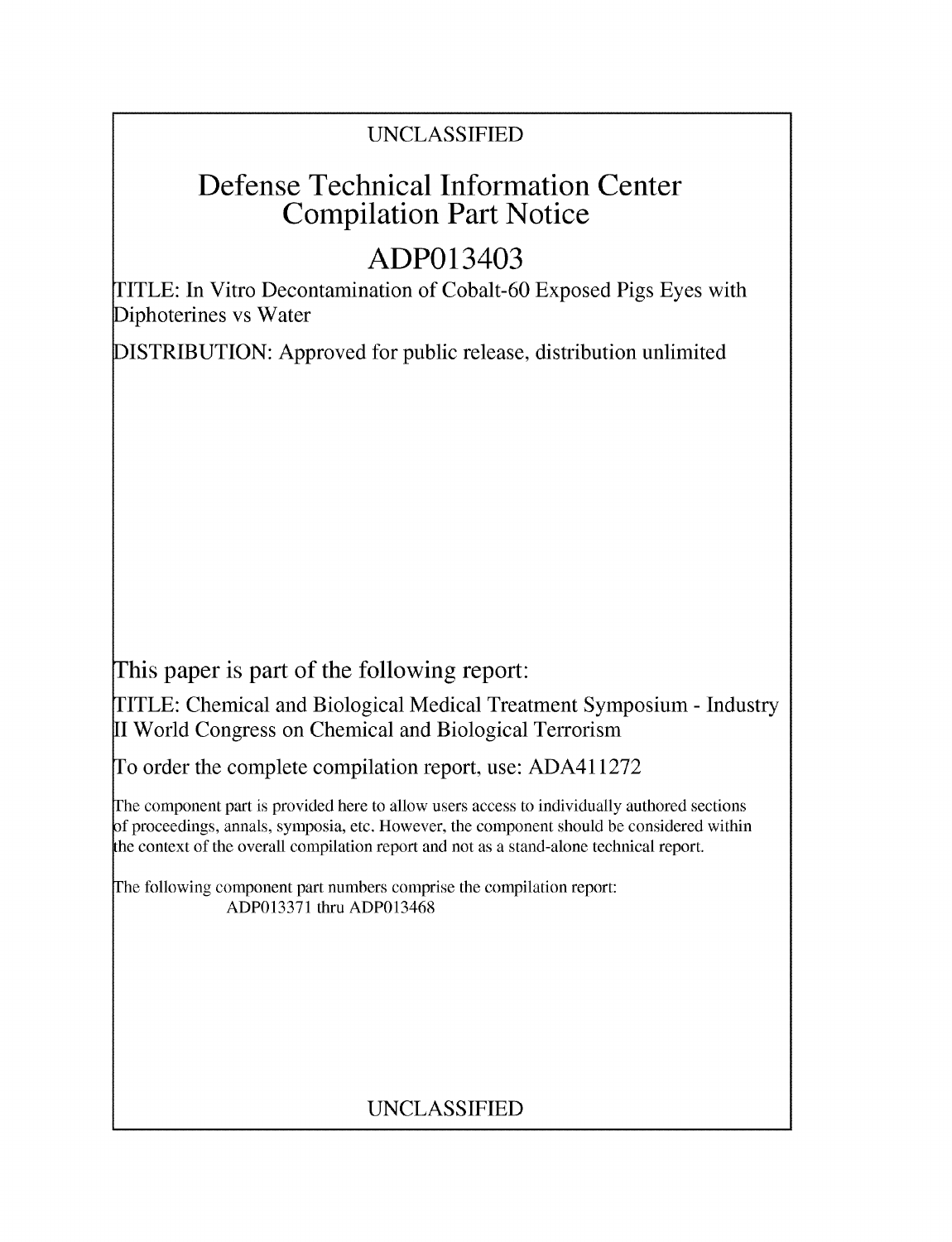### **33. IN** VITRO **DECONTAMINATION** OF **COBALT-60 EXPOSED PIGS EYES** WITH DIPHOTERINE® **VS.** WATER

Patrick Gerasimo\*, Pierre LaRoche\*\*, Laurence Mathieu+, Joel Blomet+, Alan H. Hall# \*Laboratoire de Controle Radiotoxicologique, Service de Protection Radiologique de Armees, 1 bis, rue du Lt. Raoul-Batany, 92141 Clamart Cedex, France \*\* Arsenal de Brest, Brest, France

+Laboratoire PREVOR, Moulin de Verville, F95760, Valmondois, France

#Department of Emergency Medicine, Division of Toxicology, Texas Tech University Heath Sciences Center-El Paso, El Paso, TX, USA and TCMTS, Inc., 3456 Oxcart Run Street, **El** Paso, TX, 79936, USA

#### ABSTRACT

Introduction: Diphoterine® is widely used in Europe to decontaminate occupational eye/skin chemical splashes. Previous in vitro experiments demonstrated efficacy of Diphoterine® decontamination of human skin fragments exposed to C 14-labeled Sulfur Mustard (Agent HD), Uranium-238, Cesium-137, and Strontium/Yttrium-90. In fact, Diphoterine® decontaminates over 600 chemical substances including sulfur mustard (Agent HD) in vitro and in human skin fragments in vitro. A list of the chemical substances against which Diphoterine® has been tested can be found at www.prevor.com (the manufacturer is currently conducting negotiations to have the product further tested against sulfur mustard and organophosphate nerve agents in the US.) It is essentially nontoxic (LD<sub>50</sub>s  $> 2,000$  mg/kg by oral or ingestion routes in rodents), nonirritating to the skin or eyes in experimental animals and humans, and its decontamination products are not toxic to the environment. Materials and Methods: These studies were conducted in the French Army Laboratory for Radiotoxicological Control. Pig eyes were obtained from an abattoir, exposed in vitro for 3 minutes to 20 microliters of a Cobalt-60 (120 Bq) source (LMRI, Orsay, France), and radioactivity was measured by gamma emissions (Germanium HP, Canberra). Radioactivity penetration was measured in control eyes. Following exposure, eyes were decontaminated with water or Diphoterine® (PREVOR, Valmondois, France): 1) 150 mL over 3 minutes begun at 3, 10, or 90 minutes; 2) 3 separate 150 mL over 3 minutes lavages; 3) eyewash lavage with 100 mL over 1 or 5 minutes. Lavage fluid residual radioactivity was measured a mean of 5 or 6 times (variation  $\leq$  = 1%). Results: After 3 minutes of in vitro exposure of pig eyes to Cobalt-60, in controls > 98% of the measurable radioactivity remained on the cornea, 10 minutes later > 10% penetrated into the aqueous humor, and at 90 minutes > 45% penetrated into the aqueous humor and about 5% penetrated into the vitreous humor. With all 3 lavage protocols, Diphoterine® was significantly more efficacious than water for eye decontamination in this model ( $p$ < 0.05). Summary: with chelating and hypertonic properties was superior to water for decontamination of Cobalt-60 eye exposure.

#### **INTRODUCTION**

Diphoterine®is an hypertonic, polyvalent, amphoteric compound for eye/skin chemical splash decontamination. *In vitro* and *in vivo,* it decontaminates approximately 600 chemicals, including acids, alkalis, oxidizing and reducing agents, irritants, lacrimators, solvents, alkylating agents such as sulfur mustard, and radionuclides (U-238, Cs-137, Sr/Y-90). Its chemical bond energy for such agents is greater than that of tissue receptors. Its hypertonicity impedes chemical tissue penetration and may remove some amount of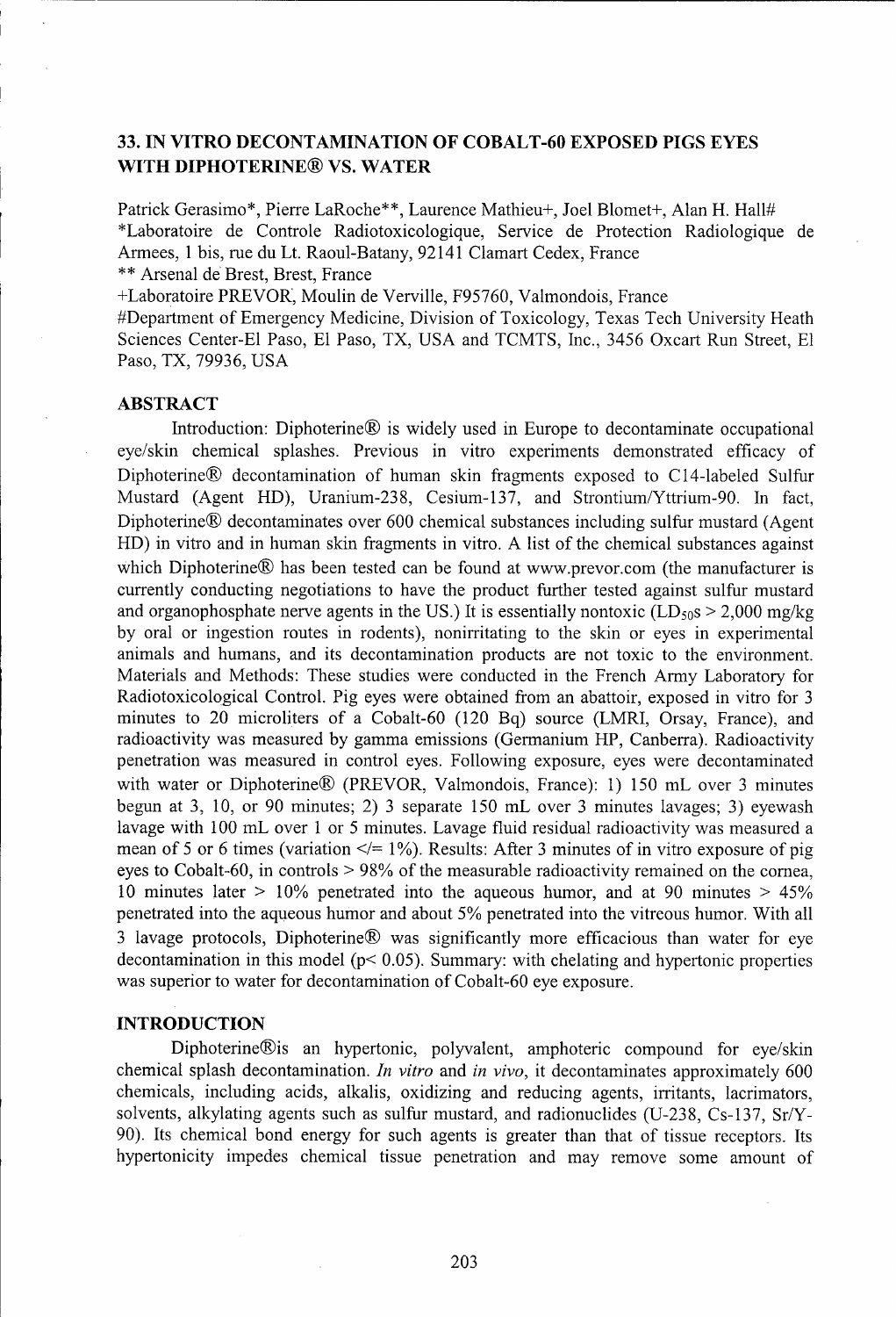skin/cornea-absorbed toxicants not bound to tissue receptors. Diphoterine chemical reactions are not exothermic. In experimental animals, Diphoterine® and its acid/alkali decontamination residues were not irritating to the eyes or skin. It is essentially nontoxic  $(LD_{50}$ 's > 2000 mg/kg by oral and dermal exposure routes in rodents).

In human volunteers, Diphoterine® did not irritate the eyes. Diphoterine® has prevented or decreased the severity of chemical eye/skin burns with 96% sulfuric acid, 100% acrylic acid, *50%* acrylamide, solid sodium hydroxide flakes, and dimethylethylamine. In more than 600 workers in 4 European workplaces, Diphoterine® decontamination of acid and base chemical splashes was associated with significant decreases in lost work time and the need for additional burn treatment as compared with water lavage. Diphoterine® is an efficacious decontamination product for eye/skin chemical splashes. It washes harmful chemicals off exposed tissues as well as actively neutralizing them.

The purpose of the experiments reported here was to compare the effects of Diphoterine® versus water for decontamination of cobalt-60 in pigs eyes in vitro, thus comparing an active hypertonic and chelating decontamination fluid with the simple mechanical rinsing activity of water.

#### MATERIALS AND METHODS

These studies were conducted in the French Army Laboratory for Radiotoxicological Control, Clamart, France. Pig eyes were obtained from an abattoir just after slaughter, exposed in vitro for 3 minutes to 20 microliters of a standard Cobalt-60 (120 Bq) source (LMRI, Orsay, France), and radioactivity was measured by gamma emissions (Germanium LIP, Canberra). Radioactivity penetration was measured in the cornea, aqueous humor, and vitreous humor of control eyes.

Following Cobalt-60 exposure for 3 minutes, test eyes were decontaminated with water or Diphoterine® (PREVOR, Valmondois, France) using 3 protocols: 1) 150 mL lavage over 3 minutes begun at 3, 10, or 90 minutes after exposure; 2) 3 separate successive 150 mL lavages over 3 minutes each as above; or, 3) bathing in an eyewash device with 100 mL over 1 or 5 minutes. Lavage fluid residual radioactivity was measured a mean of 5 or 6 times (variation  $\leq$  = 1%) and the Mean and Standard Error of the Mean were calculated for both the amount or radioactivity in the residual lavage fluid (in Bq) and the percentage of radioactivity removed.

#### RESULTS

A single lavage after a delay of 90 minutes following contamination: 150 mL of lavage fluid utilized (water or Diphoterine®) See Table 1. Distribution of radioactivity in control eyes at 90 minutes after contamination. There was little effect of lavage as the delay was too long. The radio-element had time to diffuse into the interior of the eye and become bound to tissues in an irreversible fashion.

A single lavage following a delay of 10 minutes following contamination: 150 mL of lavage fluid utilized (water or Diphoterine®). See Table 2. Distribution of radioactivity in control eyes at 10 minutes after contamination

Efficacy limitation of lavage: a part of the radioactivity is accessible to lavage. There was a tendency for Diphoterine<sup>®</sup> to be shown superior to water.

A single lavage following a delay of 3 minutes after contamination (minimal time to effect decontamination if the decontamination product is pre-placed at the accident site): 150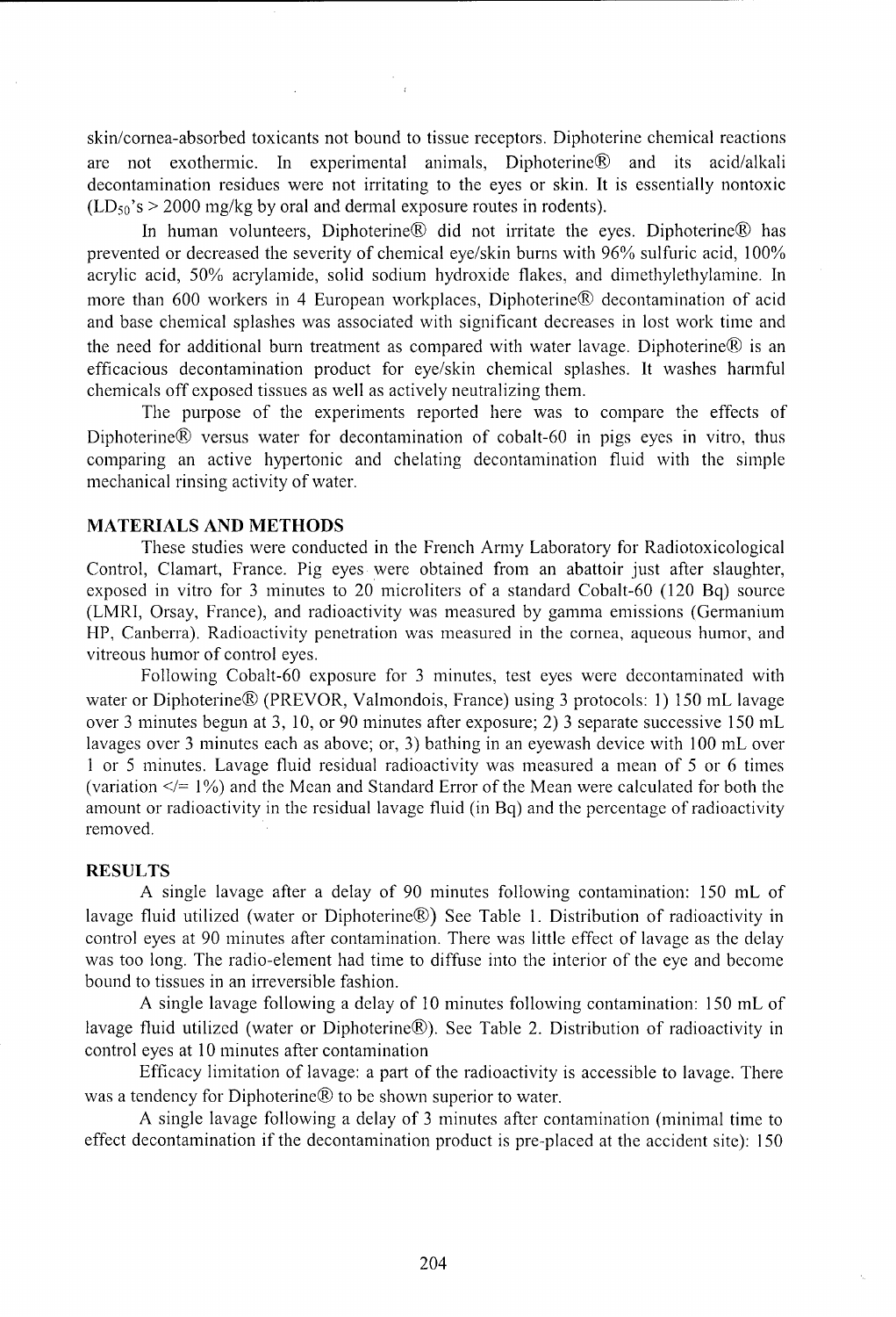mL of lavage fluid utilized (water or Diphoterine®). See Table 3. Distribution of radioactivity following a delay of 3 minutes after contamination.

The lavages were efficacious. The performance of three successive lavages with water gave results on the same order as those with a single water lavage. The performance of three successive lavages with Diphoterine® gave clearly better results than with a single lavage as this molecule binds the Cobalt-60 due to its hypertonic and chelating properties.

Bathing the cornea with the aid of an eyewash device (containing 100 mL) following a delay of 3 minutes between contamination and treatment. The duration of bathing was 1 minute. Number of trials to calculate the Mean and the SEM:  $n = 6$ .

Radioactivity of lavage with water = 41.13  $+/-$  2.09; % of radioactivity removed = 34.28+/- 1.74.

Radioactivity of lavage with Diphoterine $\mathcal{R} = 81.30 +1$ - 7.10; % of radioactivity removed= 51.08 **+/-** 6.92 (p<0.05).

Bathing with Diphoterine® is more efficacious than bathing with water, but the results are slightly worse than those obtained with three successive lavages because there is not the effect of mechanical rinsing.

Bathing the cornea with the aid of an eyewash device (containing 100 mL) following a delay of 3 minutes between contamination and treatment. The duration of bathing was 5 minutes.

Number of trials to calculate the Mean and the SEM:  $n = 6$ .

Radioactivity of lavage with water  $= 59.48 +1/2.43$ ; % of radioactivity removed  $=$ 49.67+/- 2.03.

Radioactivity of lavage with Diphoterine® **-=** 90.92 **+/-** 3.29; % of radioactivity removed=  $76.77$  +/- 2.74 (p<0.05). Bathing with Diphoterine® was more efficacious than bathing with water.

#### **CONCLUSIONS**

It is necessary to intervene rapidly because Cobalt-60 rapidly diffuses into the interior of the eye and this a part of the total amount of the radio-element is nor accessible to surface decontamination fluids. For this reason, the treatment device should be pre-placed at locations with contamination risk, close to hand.

Diphoterine® used in the form of an eyewash was shown to be much more efficacious that water. In our experimental conditions, lavage with water can only remove about 40% of the radioactivity, while about 60% can be removed with Diphoterine®. When Diphoterine® is used in an eyewash device, it is possible to remove about 75% of the radioactivity. A specific product such as Diphoterine®, which has both hypertonic and chelating properties is this superior to simple lavage with water.

#### **REFERENCES**

- 1. Gerasimo P, Blomet J, Mathieu L, Hall **AH:** Diphoterine® decontamination of 14-C Sulfur Mustard Contaminated Human Skin Fragments In *Vitro.*
- 2. Gerasimo P, Blomet J, Mathieu L, Hall **AH:** Diphoterine® decontamination of C(14) sulfur mustard contaminated human skin fragments *in vitro.* Presented at the Society of Toxicology 39th Annual Meeting, Philadelphia, PA, March 19-23, 2000.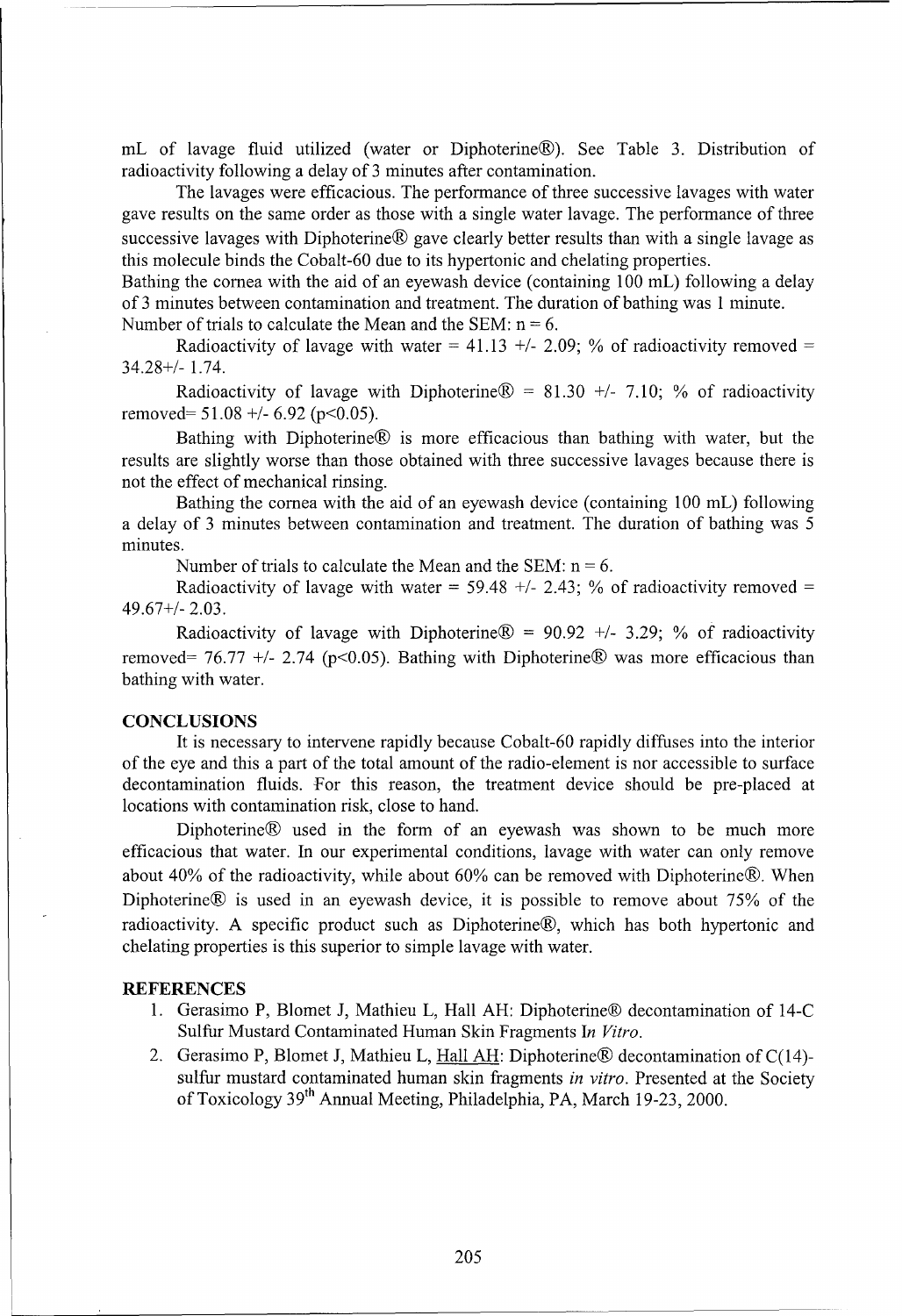## KEY WORDS

Diphoterine®, eye decontamination, Cobalt-60, radionuclide, decontamination solutions

## **FIGURES AND TABLES**

Table **1.** Distribution of radioactivity in control eyes at 90 minutes after contamination

| Part of the Eye | Radioactivity in  | Distribution in $\%$ |
|-----------------|-------------------|----------------------|
|                 | Bq/Sample         |                      |
| Cornea          | $39.84 + (-3.41)$ | $48.1 + (-4.13)$     |
| Aqueous Humor   | $37.87 + 3.29$    | $46.0 + -3.77$       |
| Vitreous Humor  | $4.91 +/- 0.65$   | $5.0 +/- 0.79$       |

Half of the radioactivity diffused into the interior of the eye.

Number of trials to calculate the Mean and the Standard Error of the Mean (SEM):  $n = 6$ . Radioactivity of lavage with water =  $9.44 +/- 2.36$ ; % of radioactivity removed =  $7.87 +/-$ 1.98

Radioactivity of lavage with Diphoterine  $\mathcal{D} = 11.20 +1.95$ ; % of radioactivity removed = 8.33 **+/-** 1.63.

Table 2. Distribution of radioactivity in control eyes at 10 minutes after contamination

| Part of the Eye | Radioactivity in Bq/Sample | Distribution in $\%$ |
|-----------------|----------------------------|----------------------|
| Cornea          | $7841 + 854$               | $86.24 + 9.39$       |
| Aqueous Humor   | $8.55 +/- 1.78$            | $10.40 +/- 1.94$     |
| Vitreous Humor  | $3.12 + 1.75$              | $3.42 + (-1.28)$     |

The radioactivity was mainly localized on the cornea, but a small part had begun to diffuse into the interior of the eye.

Radioactivity of lavage with water =  $19.85 +/- 2.58$ ; % of radioactivity removed =  $18.64 +/-$ 2.13.

Radioactivity of lavage with Diphoterine $\overline{R}$  = 28.80 +/- 5.53; % of radioactivity removed = 22.33 **+/-** 4.61.

Table 3. Distribution of radioactivity following a delay of 3 minutes after contamination.

| Part of the Eye | Radioactivity in Bq/Sample | Distribution in $\%$ |
|-----------------|----------------------------|----------------------|
| Cornea          | $89.17 + (-7)$             | $88.57 + 7.87$       |
| Aqueous Humor   | $0.83 + 0.48$              | $0.92 + 0.53$        |
| Vitreous Humor  | $0.48 + 0.43$              | $0.51 + (-0.48)$     |

Number of trials to calculate the Mean and the SEM: n **=** *5.*

Radioactivity of lavage with water =  $53.15 +/- 7.31$ ; % of radioactivity removed =  $44.29 +/-$ 6.09.

Radioactivity of lavage with Diphoterine $\mathcal{D} = 58.45 +/- 1.04$ ; % of radioactivity removed = 48.72 **+/-** 0.87.

Lavage was efficacious. There was little difference between water and Diphoterine®.